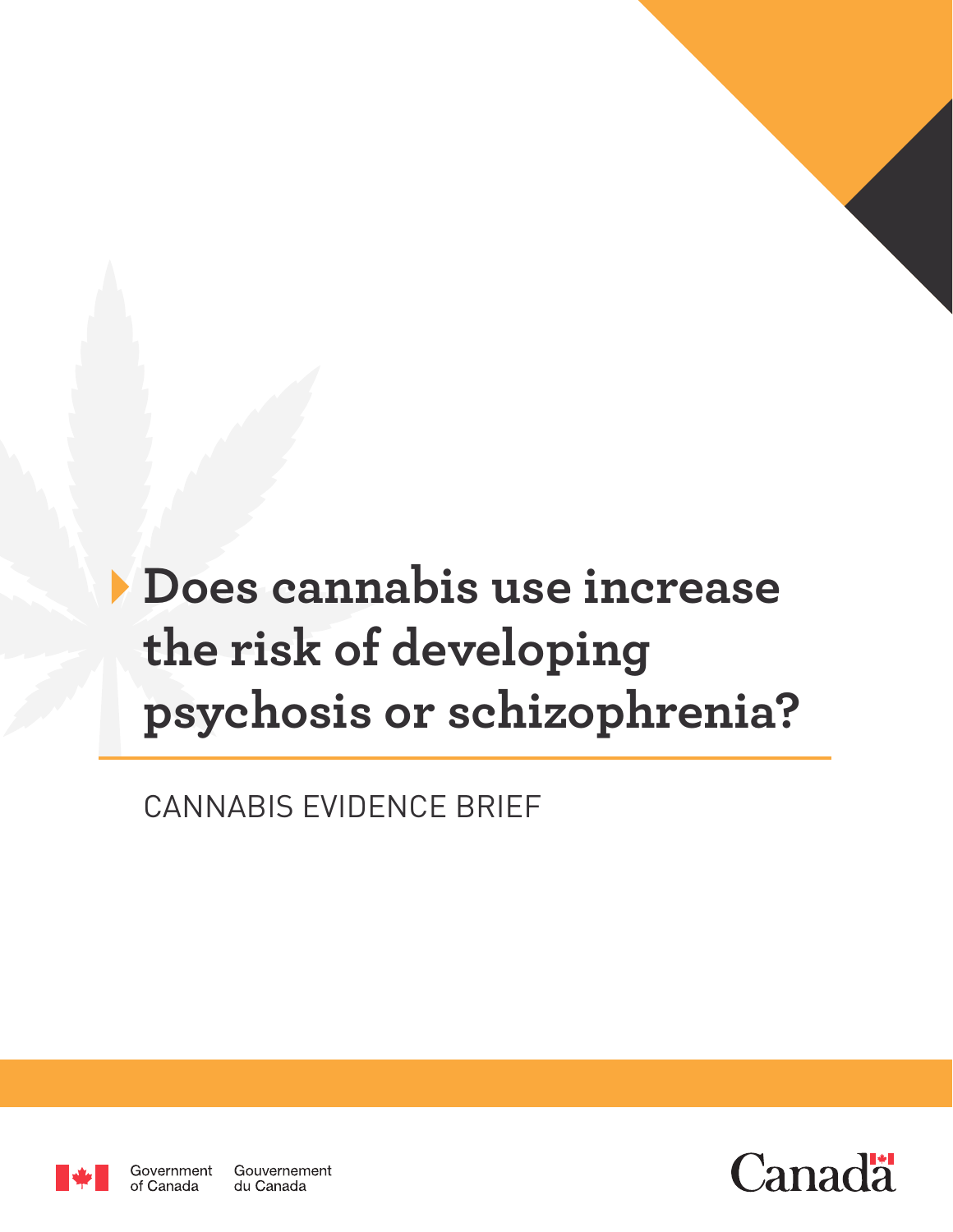#### **BRIEFS AVAILABLE IN THIS SERIES:**

- ` *Is cannabis safe to use? Facts for youth aged 13–17 years.*
- ` *Is cannabis safe to use? Facts for young adults aged 18–25 years.*
- ` *Does cannabis use increase the risk of developing psychosis or schizophrenia?*
- ` *Is cannabis safe during preconception, pregnancy and breastfeeding?*
- ` *Is cannabis addictive?*

#### **PURPOSE:**

This fact sheet provides basic information about the link between cannabis use and the development of psychosis or schizophrenia. It is intended to provide source material for public education and awareness activities undertaken by medical and public health professionals, including mental health practitioners.

© Her Majesty the Queen in Right of Canada, as represented by the Minister of Health, 2018

Publication date: August 2018

This document may be reproduced in whole or in part for non-commercial purposes, without charge or further permission, provided that it is reproduced for public education purposes and that due diligence is exercised to ensure accuracy of the materials reproduced.

Cat.: H14-264/2-2018E-PDF ISBN: 978-0-660-27407-2 Pub.: 180236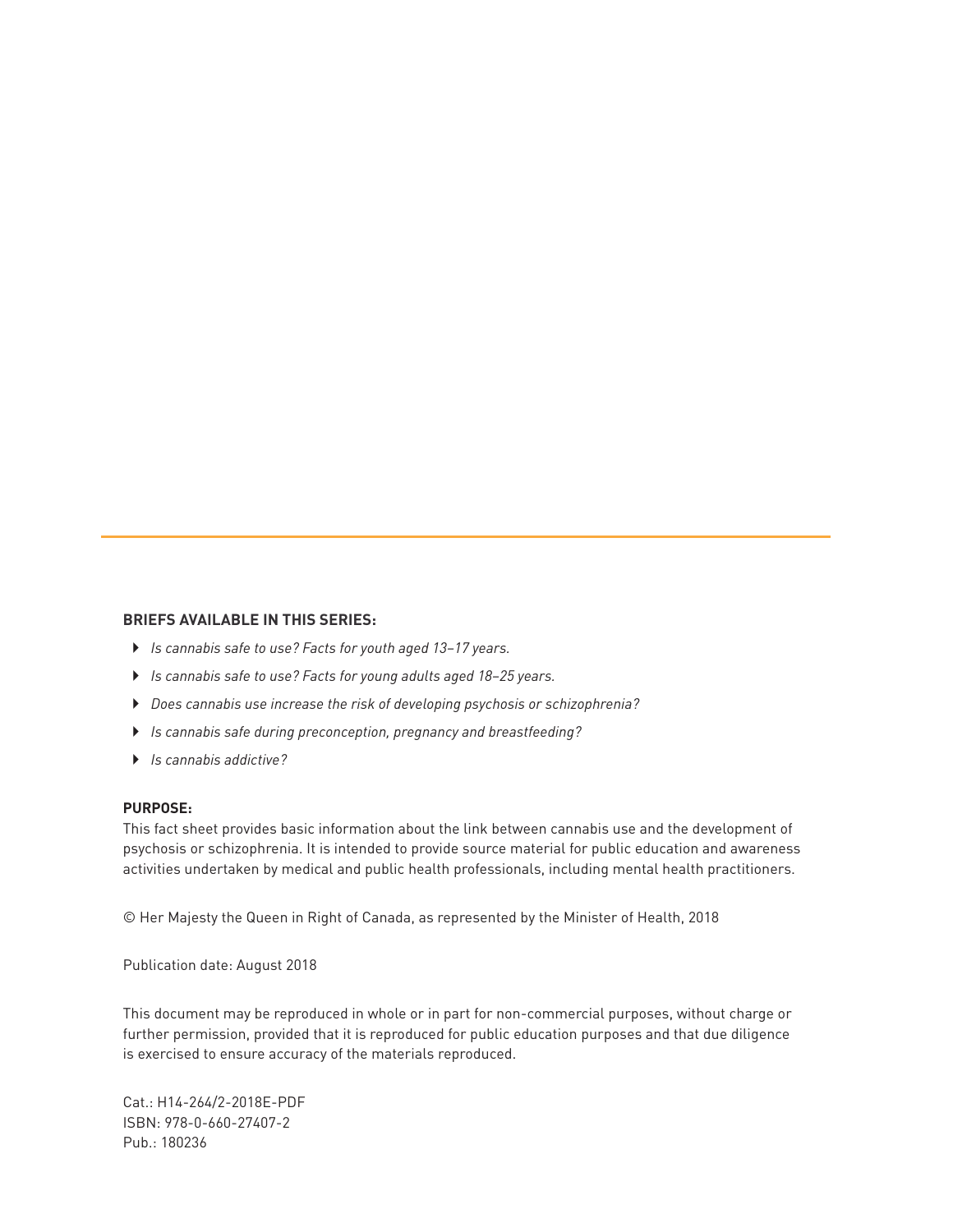# **Key messages**

In light of cannabis use being legalized in Canada for people over 18 years old (or 19 in some provinces and territories), understanding the associated risks of its use is critical to help Canadians make informed decision about their own health.

The risk of developing psychosis or schizophrenia may increase when cannabis is used more frequently, especially on a daily and near-daily use.

The use of high-potency cannabis products has been linked to an increased risk of psychosis.

The risk of developing psychosis or schizophrenia may increase when cannabis use is initiated before the age of 16.

Persons with a family history of psychosis or schizophrenia who use cannabis are at greater risk of developing psychosis and schizophrenia.

Canadians should speak with their medical and public health professionals for more information about using cannabis and its effects on their health.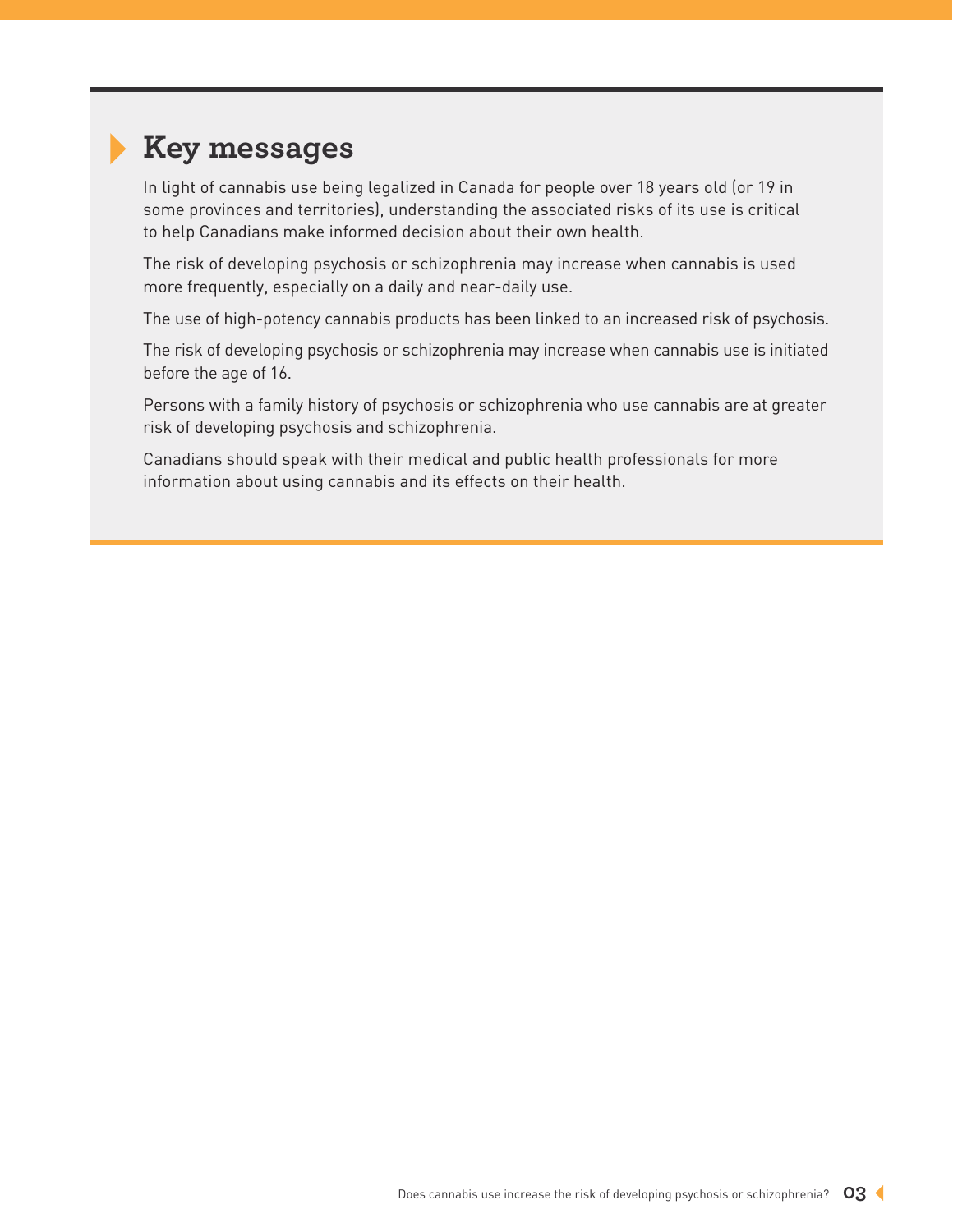## **Supporting information**

For: Medical and public health professionals, including mental health practitioners

#### How does cannabis affect the brain?

Cannabis contains hundreds of chemical substances. Over 100 of these chemicals are known as cannabinoids. Cannabinoids are chemicals that can change how cells communicate with one another. When in the brain, this can affect the way someone perceives their environment, thinks, behaves and feels. THC is the cannabinoid in cannabis that is mainly responsible for the psychoactive effects of cannabis.

### Does using cannabis increase the risk of psychosis or schizophrenia?

Yes. Although the exact underlying mechanism is still largely unknown, there is strong evidence that using cannabis may increase the risk of an individual developing psychosis and schizophrenia. There are also certain risk factors that studies have shown to be a good predictor of psychosis and schizophrenia in cannabis users:

**Age at**  Earlier-onset cannabis use is associated with an increased risk of **first use** earlier onset psychosis with cannabis users under the age of 16 at greater risk of developing psychosis or schizophrenia.1-6, 6 It has been found that cannabis use brings on psychosis 3 years earlier in psychotic patients who use compared to those who don't use cannabis.<sup>5,7</sup> Although further research is needed, studies have found structural and functional alterations that may occur to the brain with chronic use<sup>4</sup> and which may have negative consequences, especially on the developing brain of adolescents.<sup>1,4</sup>

**Frequency and potency** There is strong evidence of a dose-response relationship between the level of cannabis use and the risk of psychosis<sup>2</sup> and schizophrenia.<sup>8</sup> Any cannabis use is associated with a 40% increased risk of psychosis.<sup>8, 9</sup> Higher frequency of cannabis use has been shown to increase the risk and severity of symptoms of psychosis and developing psychotic disorders compared to less frequent users.<sup>1, 3, 6, 10, 11</sup> Daily use increases that risk to between two- and three-fold compared to non-users.<sup>12</sup> Daily, or near-daily use presents the greatest risk factors for harms.<sup>1,3, 10</sup>

> Use of higher potency cannabis products has also been associated with an increased risk of psychotic symptoms as well as an earlier onset of psychosis.<sup>6, 11, 13</sup>

> Cannabis dependence is also associated with a greater risk of psychosis/ schizophrenia.14 Stopping or reducing cannabis use has been shown to improve psychotic symptoms and outcome.<sup>15, 16</sup>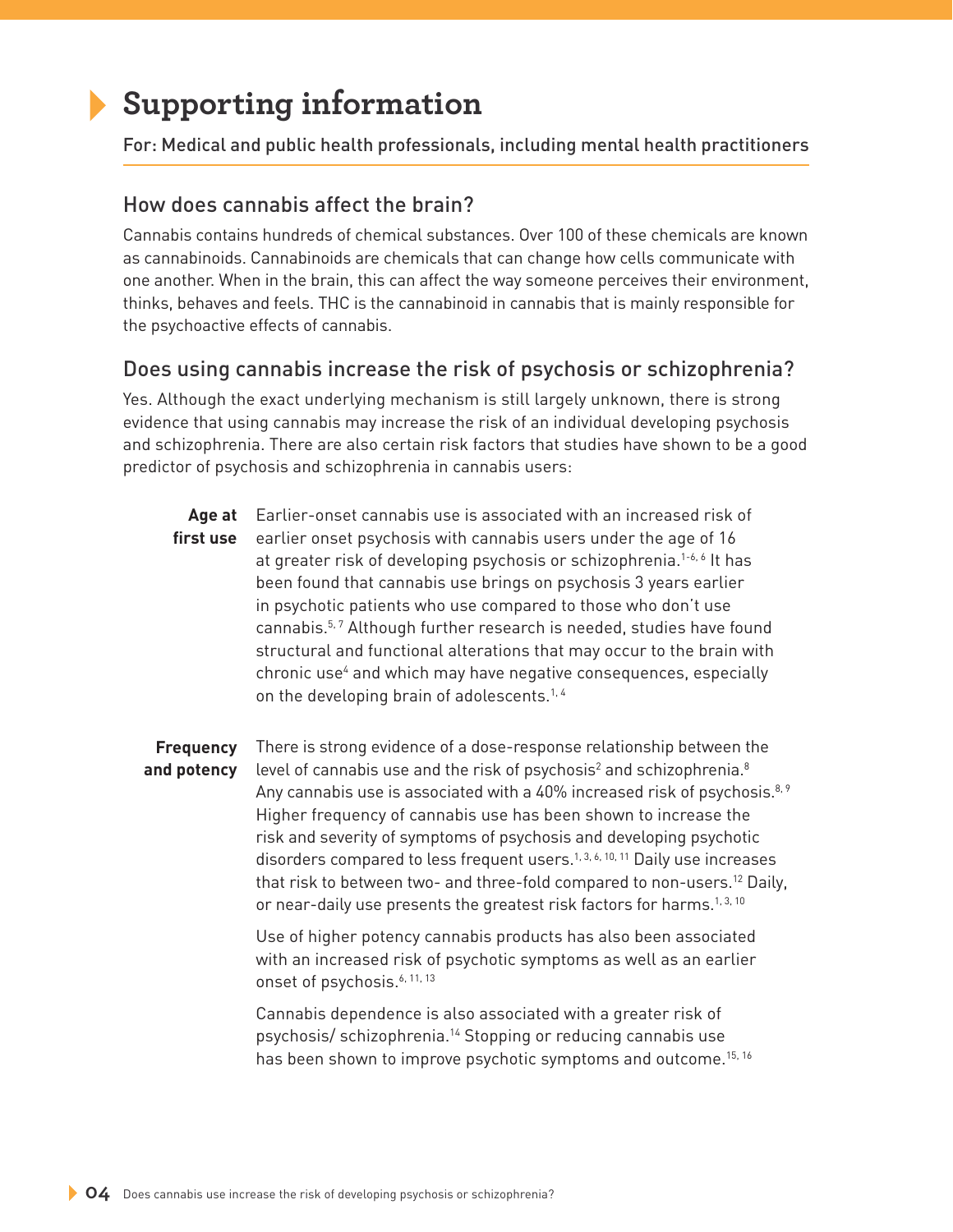**Family**  Persons with a family history of psychosis or schizophrenia can have a **History** genetic predisposition to psychotic disorders, which make them more susceptible.<sup>1, 10</sup> While the degree of this association is inconsistent, studies suggest cannabis users with a family history of psychosis are 2.5 to 10 times more likely to develop psychotic disorders, compared to non-users with a family history.<sup>8</sup>

> It is recommended that persons with a family history of psychosis or schizophrenia refrain from using cannabis.<sup>1</sup>

> It has been estimated that cannabis use can account for between 8% and 14% of schizophrenia cases. However, the prevalence of schizophrenia has not increased with increased prevalence of  $c$ annabis use $8$

### **References**

- 1. Fischer B, Russell C, Sabioni P, van den Brink W, Le Foll B, Hall W, Rehm J, Room R. Lower-risk cannabis use guidelines: A comprehensive update of evidence and recommendations. Am J Public Health 2017 Aug; 107(8):1277.
- 2. Marconi A, Di Forti M, Lewis CM, Murray RM, Vassos E. Meta-analysis of the association between the level of cannabis use and risk of psychosis. Schizophr Bull 2016 Feb 15.
- 3. National Academies of Sciences, Engineering, and Medicine. The health effects of cannabis and cannabinoids: The current state of evidence and recommednations for research. Washington, D.C.: National Academies Press; 2017.
- 4. Batalla A, Bhattacharyya S, Yucel M, Fusar-Poli P, Crippa JA, Nogue S, Torrens M, Pujol J, Farre M, Martin-Santos R. Structural and functional imaging studies in chronic cannabis users: A systematic review of adolescent and adult findings. PLoS One 2013;8(2):e55821.
- 5. Large M, Sharma S, Compton MT, Slade T, Nielssen O. Cannabis use and earlier onset of psychosis: A systematic meta-analysis. Arch Gen Psychiatry 2011 Jun;68(6):555-61.
- 6. Di Forti M, Sallis H, Allegri F, Trotta A, Ferraro L, Stilo SA, Marconi A, La Cascia C, Reis Marques T, Pariante C, *et al.* Daily use, especially of high-potency cannabis, drives the earlier onset of psychosis in cannabis users. Schizophr Bull 2014 Nov;40(6):1509-17.
- 7. Helle S, Ringen PA, Melle I, Larsen TK, Gjestad R, Johnsen E, Lagerberg TV, Andreassen OA, Kroken RA, Joa I, *et al.* Cannabis use is associated with 3 years earlier onset of schizophrenia spectrum disorder in a naturalistic, multi-site sample (N=1119). Schizophr Res 2016 Jan;170(1):217-21.
- 8. Radhakrishnan R, Wilkinson ST, D'Souza DC. Gone to pot A review of the association between cannabis and psychosis. Front Psychiatry 2014 May 22;5:54.
- 9. Moore TH, Zammit S, Lingford-Hughes A, Barnes TR, Jones PB, Burke M, Lewis G. Cannabis use and risk of psychotic or affective mental health outcomes: A systematic review. Lancet 2007 07/28;370(1474-547; 9584):319-28.
- 10. World Health Organization (WHO). The health and social effects of nonmedical cannabis use.